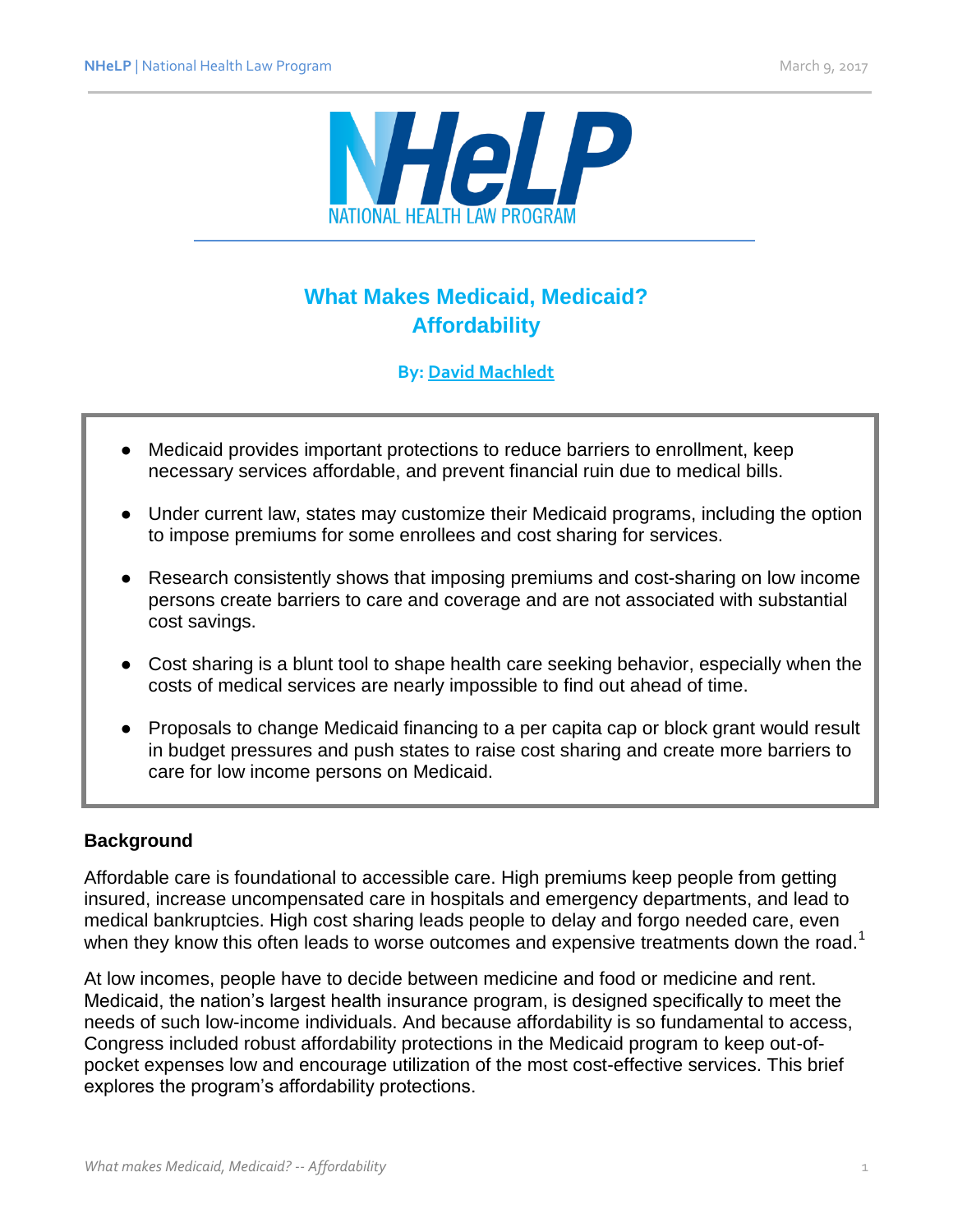Consumers' out-of-pocket costs for health insurance can be loosely divided into two categories: up-front costs, which are mainly premiums, and back-end costs, which include cost sharing enrollees pay when they use services. Premiums are based on the projected cost of providing care for a given pool of enrollees, including administration, profits and other related costs, minus the expected share that the enrollee would pay for care. As anyone with health insurance knows, actually using care almost always involves additional out-of-pocket costs – a \$10 copay for a medication, 20% coinsurance for an x-ray, a \$1000 deductible. So premiums are only a price for admission; they do not cover all the costs of the show. In fact, premiums and cost sharing are inversely connected – a plan with higher back-end cost sharing typically has lower up front premiums. Because of this relationship, any discussion of affordability has to address both types of out-ofpocket expenses.

#### **Medicaid Law Prohibits Premiums for Most Low-Income Enrollees**

# **Key Affordability Terms**

**Premium:** fees paid, typically monthly, for coverage of a defined set of health care benefits for a defined period of time.

**Cost sharing:** the portion of expenses for covered health care services and supplies that the patient must pay out-of-pocket.

**Deductible:** the amount a patient must pay out-of-pocket before the insurer covers any expenses during a given benefit period.

**Coinsurance:** a percentage of the costs of any covered health care that an enrollee must pay after they receive that care

**Copayment:** a flat fee paid upon receipt of a covered service or item.

**Out-of-pocket maximum:** a cap on total patient spending per benefit period. The OOP maximum typically does not include premiums for private insurance, but does in Medicaid.

Requiring low-income individuals to pay premiums or similar enrollment fees for health coverage keeps some people from enrolling. Low-income people face great financial strain and in many cases simply cannot afford even small premiums. For those with no credit cards or checking accounts, simply making a premium payment can be significant challenge. Evidence shows that when Medicaid enrollees have been subjected to premiums, substantial numbers drop out sooner rather than later.<sup>2</sup> As one might expect, this effect is greater as income decreases or as premiums increase.<sup>3</sup> Recognizing these barriers, Congress enacted provisions that generally prohibit Medicaid premiums on individuals with incomes below 150% of the federal poverty level (FPL).<sup>4</sup> Other provisions exempt certain groups, such as Native Americans, from premiums at any income level.

In the late 1990s and early 2000s, the Centers for Medicare & Medicaid Services (CMS) approved a number of demonstrations that charged premiums for limited-service benefit packages intended for non-elderly adults. Oregon, for example, charged sliding scale premiums to enrollees below the FPL and implemented a lock-out for nonpayment in 2003.<sup>5</sup> In the first year, enrollment dropped by nearly half for the affected population. A number of other states, including Washington, Rhode Island, Maryland, Vermont, and Utah also experienced substantial disenrollment after implementing premiums or enrollment fees on lower-income individuals.<sup>6</sup> In response to such experiences, at least four states reconsidered, abandoned or ultimately discontinued policies to implement premiums in Medicaid or CHIP.<sup>7</sup>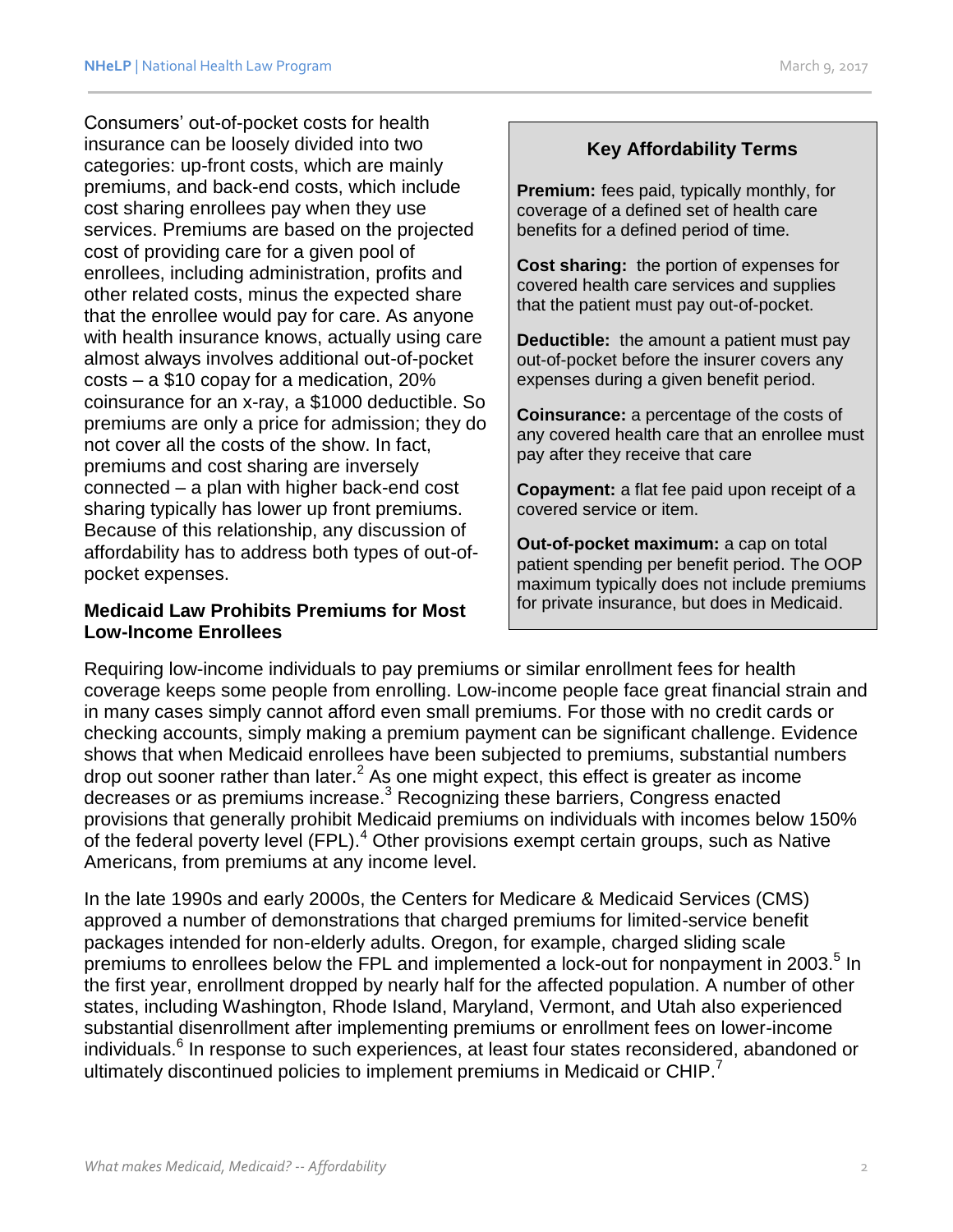Despite that experience, yet another iteration of charging premiums to Medicaid enrollees began in the wake of the Supreme Court's decision that permitted states to reject the Medicaid expansion without penalty. In a handful of states, CMS has permitted premiums up to 2% of household income (about \$27/month for an individual at 138% FPL) through 1115 demonstrations.<sup>8</sup> Indiana has the harshest requirements of any state, with an approved waiver requiring premium payment prior to full enrollment and allowing a 6-month lockout penalty for failure to pay premiums.

*Early evaluations of Indiana's Health Indiana Plan suggest premiums and other cost sharing mechanisms may be creating barriers to coverage for low income enrollees.<sup>9</sup>*

These policies affect only the "least vulnerable" segment of Indiana's Medicaid expansion: individuals with incomes from 101-138% FPL who are not medically frail or otherwise exempt. This group comprised no more than 12% of the enrolled expansion population (roughly 45,000 individuals) in October 2016.<sup>10</sup> Within that group, state data shows that disenrollment more than tripled from 2,677 closures for nonpayment in the demonstration's first year to 9,384 through just the first three quarters of year two.<sup>11</sup> Data

estimating the total participation rates for eligible individuals in this income group is not available, and data that would enable meaningful comparisons across expansion states with or without premium policies, such as uninsured rates by income level, is also scarce. Still, Indiana's early evaluation raises serious concerns that premiums in Indiana's new demonstrations may be creating barriers to coverage. Such barriers are exactly what Congress sought to avoid when it enacted the Medicaid premium prohibition below 150% FPL.

### **Cost Sharing's Impact on Low-Income Individuals and Families**

The back-end cost sharing associated with actually using covered services can be substantial. In its simplest expression, cost sharing seeks to reduce the use or overuse of ineffective or less cost-efficient medical care, though there is a wide gap between intent and reality in this arena.<sup>12</sup> Research on cost sharing consistently supports several key conclusions regarding its impact on Medicaid enrollees:<sup>13</sup>

- **Untailored cost sharing, in practice, is not "smart."** As currently structured, the most common mechanisms, especially deductibles and coinsurance, are too broad and imprecise to shape more efficient health seeking behavior or effectively reduce systemic health costs without negatively impacting low-income beneficiaries' health and financial well-being. Research *over the last four decades* has consistently concluded that the imposition of cost sharing on low-income and vulnerable populations reduces use of both essential and less essential care in roughly equal proportions and correlates with increased risk of poor health outcomes.<sup>14</sup>
- **Cost sharing substantially impedes access to care for individuals with lower incomes.** At lower incomes, even small copays substantially and significantly reduce access to needed care.<sup>15</sup> The financial burden of cost sharing increases as household income decreases, magnifying this effect.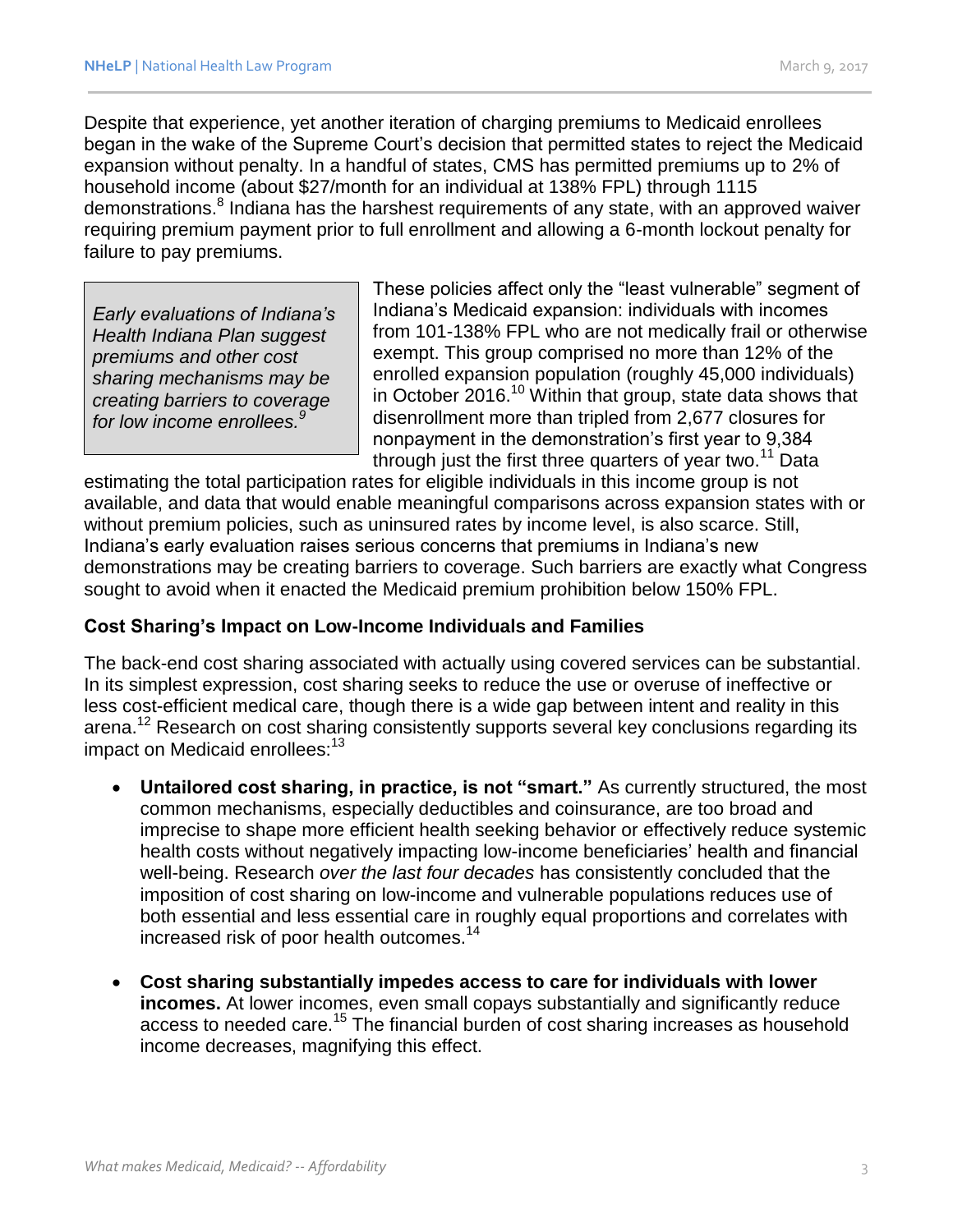- **Increased cost sharing reduces utilization across many types of services.** In particular, cost sharing reduces adherence to medications, frequency of office visits, access to preventive services and utilization of mental health services.<sup>16</sup>
- **Decreased utilization due to cost sharing often increases the likelihood of adverse health events.** Evidence is strongest that reduced prescription adherence increases adverse events. This effect seems to increase with age, poorer health status, and lower income.
- **Cost sharing disproportionately impacts individuals with chronic illness and mental health and substance use disorders.** These individuals have higher health expenses and face higher risk of adverse events. On top of that, cost sharing for mental health services and substance use disorder treatment historically exceeds cost sharing for general medical care, though mental health parity laws aim to reduce such discrepancies.<sup>17</sup>
- **Cost sharing may not reduce overall costs by much, but it does** *shift* **health care costs.** In the Medicaid program, cost sharing shifts costs from state and federal governments to low-income enrollees and, to some extent, their providers.<sup>18</sup>

To help protect low income enrollees, Congress established limits on out-of-pocket expenses, as well as state flexibility. The following section explains these flexibilities, limitations, and several recent proposals by states to increase cost sharing beyond the federal limits.

#### **Medicaid Limits Cost sharing to Maintain Access for Enrollees**

Medicaid allows states to impose cost sharing on services. Deductibles are generally not allowed, but limited copayments and coinsurance are permitted depending on the service, eligibility group, and income level of the enrollee. Individuals with incomes below the FPL have the lowest copayments – currently listed as no more than \$4.00 for a doctor visit or a preferred prescription drug.<sup>19</sup> States can charge these individuals higher amounts for a few services, such as \$8.00 for a non-emergency emergency department (ED) visit or a non-preferred prescription drug and up to \$75 for an inpatient visit.<sup>20</sup> Additional protections apply to ED and non-preferred drug copays, such as an exceptions process for those who have a clinical benefit from selecting a non-preferred drug.<sup>21</sup> States can also set considerably higher limits on individuals with incomes above the poverty line – up to 10% of Medicaid costs for most services for individuals between 100-150% FPL (See Appendix for a chart summarizing Medicaid cost sharing rules).

In addition to the general limits, Congress exempted certain vulnerable populations and services from cost sharing altogether. Most children, women eligible through the breast and cervical cancer option, Native Americans, and certain individuals receiving long-term supports and services may not be charged cost sharing. Exempt services include recommended preventive services, emergency services, and some reproductive health services described below.

These cost sharing limits and exemptions are an essential part of Medicaid's design. Without doubt, high cost sharing leads low-income people to delay or forego needed care.<sup>22</sup>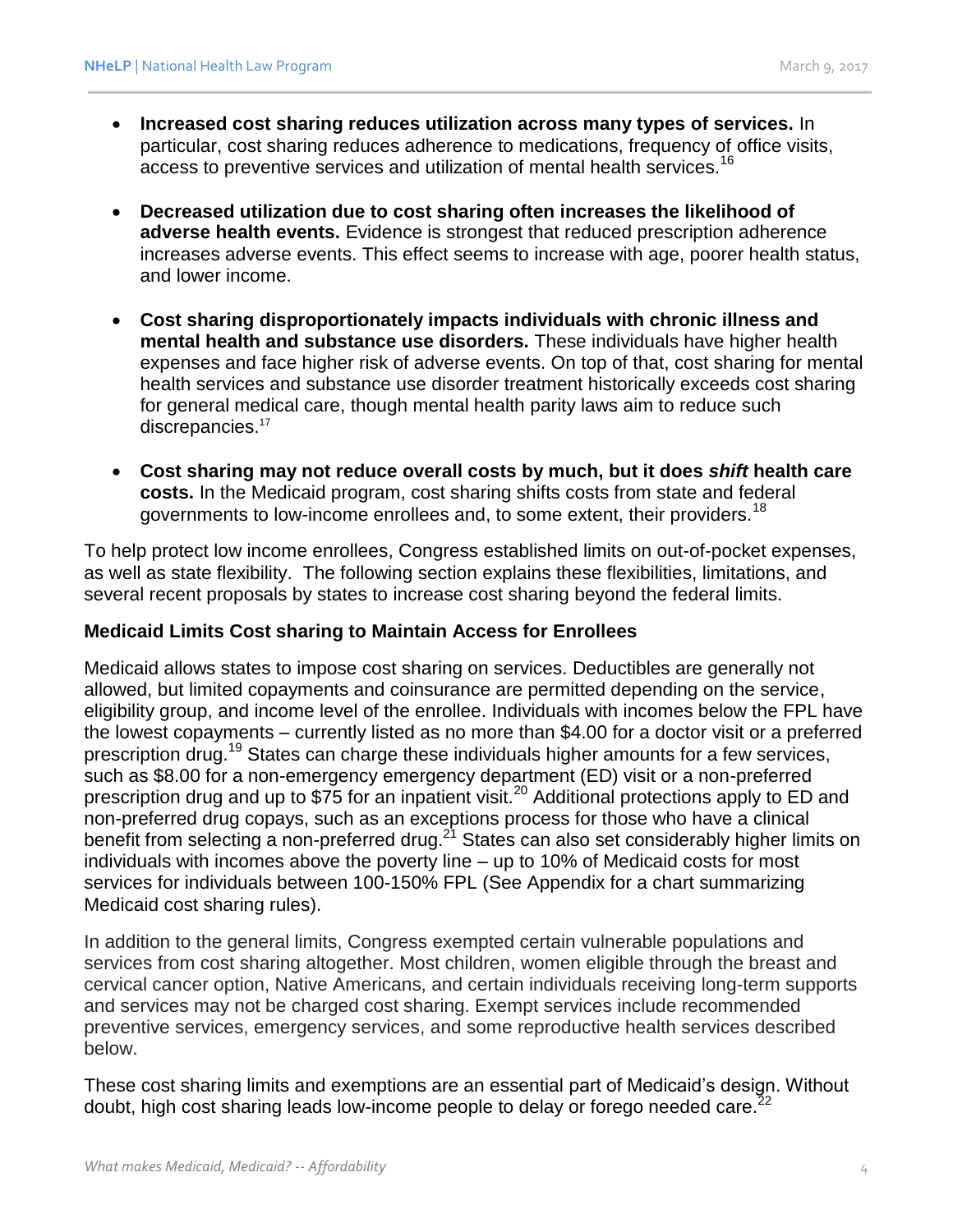### **Cost Sharing Protections for Women and Families**

Recognizing the key role preventive screening and prenatal care play in successful pregnancy, childbirth, and early childhood development, Congress established additional protections for children and pregnant woman. Medicaid encourages states to increase access to coverage and care for children and pregnant women. Over half of the states provide full Medicaid coverage for pregnant women with incomes up to at least twice the federal poverty level. In all, Medicaid helps cover almost half the births in the United States and provides immediate coverage to infants born to a Medicaid-enrolled mother.<sup>23</sup> To enhance access to regular prenatal screening, which can lower the risk of later health complications, Medicaid law also exempts pregnancy-related services. Medicaid also excludes most children under the age of 18 from cost sharing.<sup>24</sup> This attention to enhancing access at critical life developmental stages may help explain the growing body of research showing that Medicaid coverage improves children's educational and occupational success later in life.<sup>25</sup>

Likewise, recognizing the importance and value of family planning services and supplies, Congress prohibited states from imposing cost-sharing on these services.<sup>27</sup> Research shows that eliminating costsharing obligations increases contraceptive use, improves women's ability to choose the contraceptive method that best suits their needs, and ultimately allows women to avoid unintended pregnancies. $^{28}$ 

*Eliminating cost-sharing obligations increases contraceptive use, improves women's ability to choose the contraceptive method that best suits their needs, and ultimately allows women to avoid unintended pregnancies.<sup>26</sup>*

### **Additional Cost Sharing Protections**

Medicaid also includes three additional affordability protections to ensure access to care for the lowest-income populations. First, Medicaid law requires that anyone who is living at or below the FPL cannot be denied treatment due to their inability to pay the copayment.<sup>29</sup> Notably, while such a person cannot, for example, be denied a prescription at the pharmacy, that person is not absolved of their obligation to repay the debt.

Second, Medicaid law specifically allows providers to waive copays for their patients.<sup>30</sup> Again this statutory right recognizes the fact that cost sharing can present a serious barrier for lowincome enrollees and shows Medicaid's expectation that personal responsibility be implemented as Congress intended to minimize these barriers.

Third, Medicaid law requires that no individual in poverty can be charged aggregate cost sharing in excess 5% of their household income in a month or quarter.<sup>31</sup> For an adult in a family of three at 138% FPL – the high end of Medicaid expansion – the quarterly aggregate cap would be \$335 per household. This out-of-pocket limit differs in important ways from the limits found in private insurance. The aggregate cap includes both Medicaid premiums and cost sharing for the whole household, while most private insurance limits exclude premiums and set separate individual and family caps. Most private insurance also calculates limits annually. But costly health events typically cluster together in the same month or quarter, so having a lower quarterly cap helps mitigate the impact of these one-time events on low income enrollees and their families.<sup>32</sup>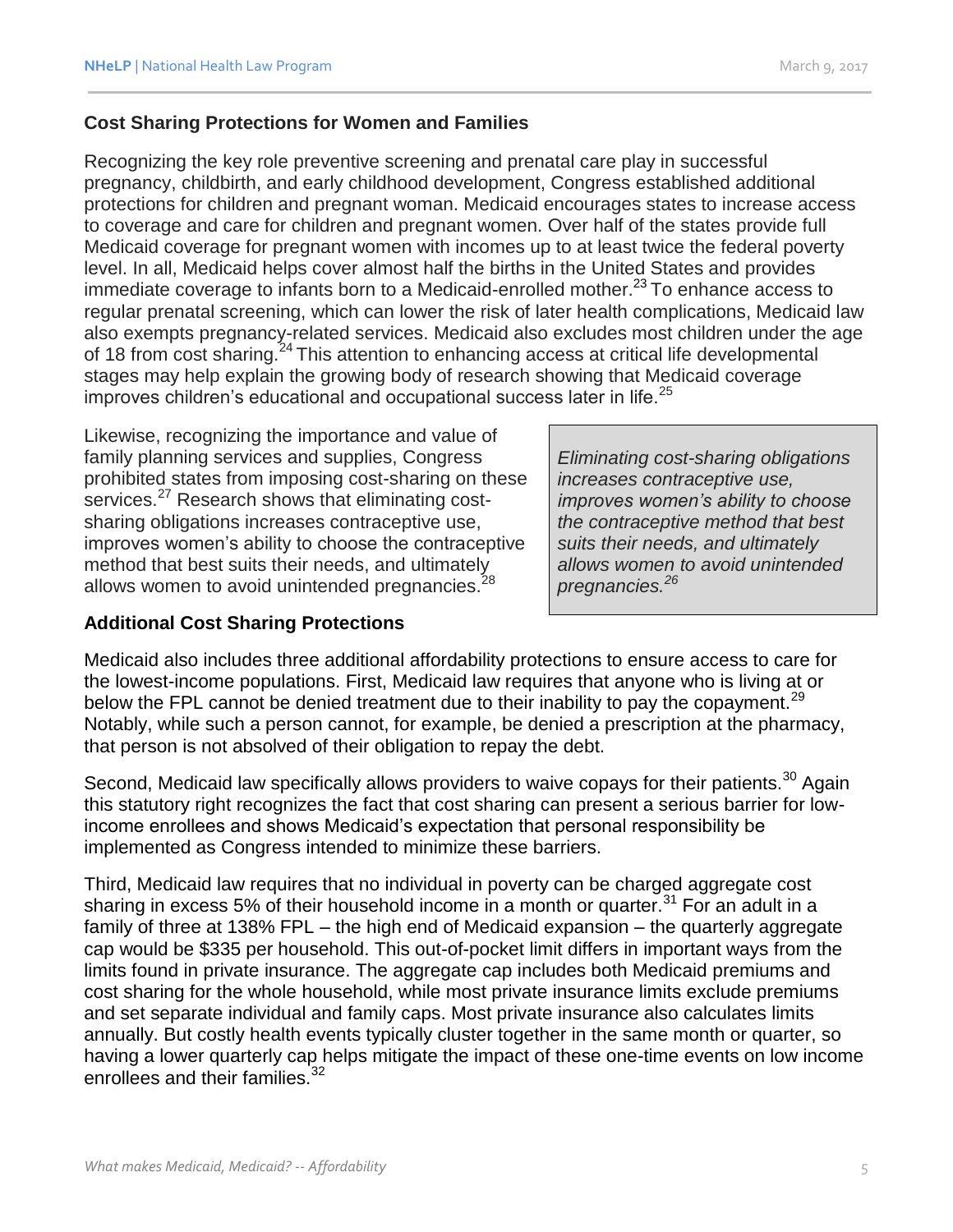Taken together, these Medicaid protections dramatically improve the affordability of care for low-income individuals, particularly those who have more extensive and ongoing health care needs, meaning they can actually afford to use their insurance and get treatment. It comes as no surprise that a controlled study in Oregon comparing similar populations with and without Medicaid found that Medicaid coverage nearly eliminated catastrophic medical expenses and substantially reduced financial strain for the Medicaid group.<sup>33</sup> After two years, positive screens for depression were 30% lower in the Medicaid group, while Medicaid enrollees also displayed better medication adherence for diabetes and reported improved overall health.<sup>34</sup>

### **Protections for Older Adults – Medicare Savings Programs (MSPs)**

Medicaid helps low-income Medicare enrollees to pay for Medicare out-of-pocket costs. While Medicare is nearly universally available for older adults, premiums and back-end cost sharing can be steep, including hospital visit deductibles (\$1316/visit), Part B premiums (\$109/month for most), prescription drug expenses, and outpatient deductibles and coinsurance (\$183/year and the standard 20% of costs for most services). Those costs can add up quickly for an enrollee population that typically has care needs. To reduce the burden, Medicaid covers nearly all Medicare cost sharing for Medicare beneficiaries under the FPL with low assets. For Medicare enrollees with slightly higher incomes, MSPs cover the Medicare Part B premiums. That alone saves enrollees over \$1,300 over the course of a year.

These programs increase affordability for millions of older adults and people with disabilities and offer people the chance to access the care they may need to stay healthy and maintain active and integrated lives in their communities.

### **Threats to Medicaid Cost Sharing Protections**

A spate of recent proposals in Congress would repeal the Affordable Care Act and establish federal funding caps in Medicaid. If enacted, these policies would increasingly shift financial responsibility for Medicaid to the states and to enrollees. Coupled with the relinquishing of federal financial responsibility for this low-income health insurance program, Congress or the administration would likely have to find ways to allow states to curb enrollment or reduce services. *Proposals that would create such "additional flexibilities" for states may undermine Medicaid's critical affordability protections.*

One likely way states will pursue such flexibilities is through 1115 demonstrations. Even without the added budget pressures a federal funding cap would create, several states have already successfully petitioned the federal government to conduct premium and cost sharing "demonstrations" on their adult Medicaid expansion groups. Six states now charge premiums to at least some portion of this population, and, as noted above, Indiana imposes both a waiting period for those who do not prepay premiums and a 6-month lockout for enrollees over the FPL who do not pay premiums on time.<sup>35</sup> Indiana is also conducting an "experiment" on the effects of charging copays more than triple the Medicaid legal limit for nonemergency use of the ED, despite evidence showing that ED copays are not effective at reducing nonemergency use of the ED.<sup>36</sup> The full impact of these policies is not yet known; but based on past experience, they will increase barriers to care.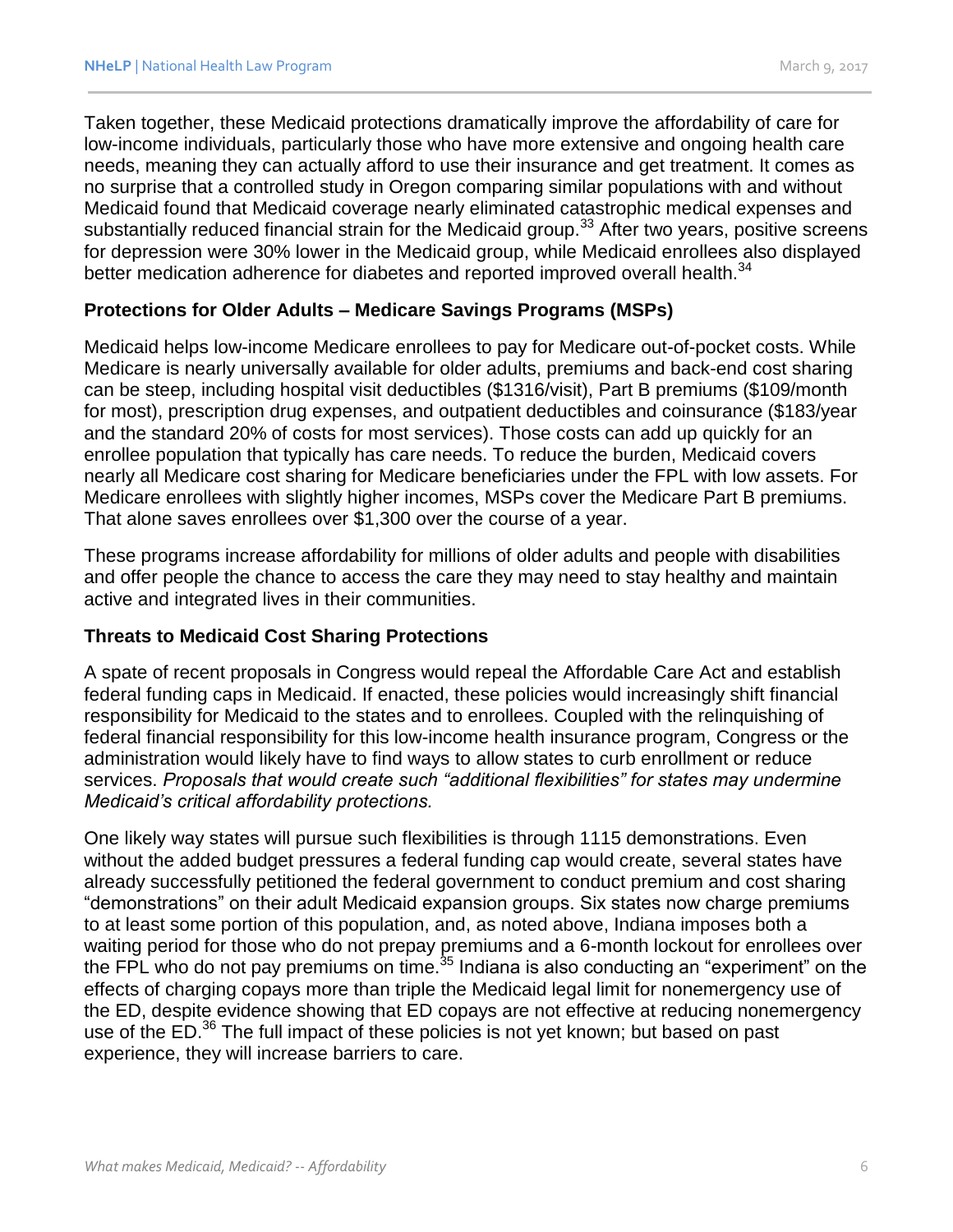Proposals to impose per capita caps will drastically cut federal Medicaid funding and shift costs onto states. States already facing budget constraints will likely reduce access to enrollment and services through increased cost sharing, lock outs, and other measures.

#### **Conclusion**

For more than 50 years, Medicaid has provided access to affordable health services that would otherwise be unavailable to many. Medicaid's strong affordability protections provide states flexibility to customize their programs while assuring that those services remain accessible. Federal funding caps now threaten to roll back these critical design features that have helped make Medicaid such a success.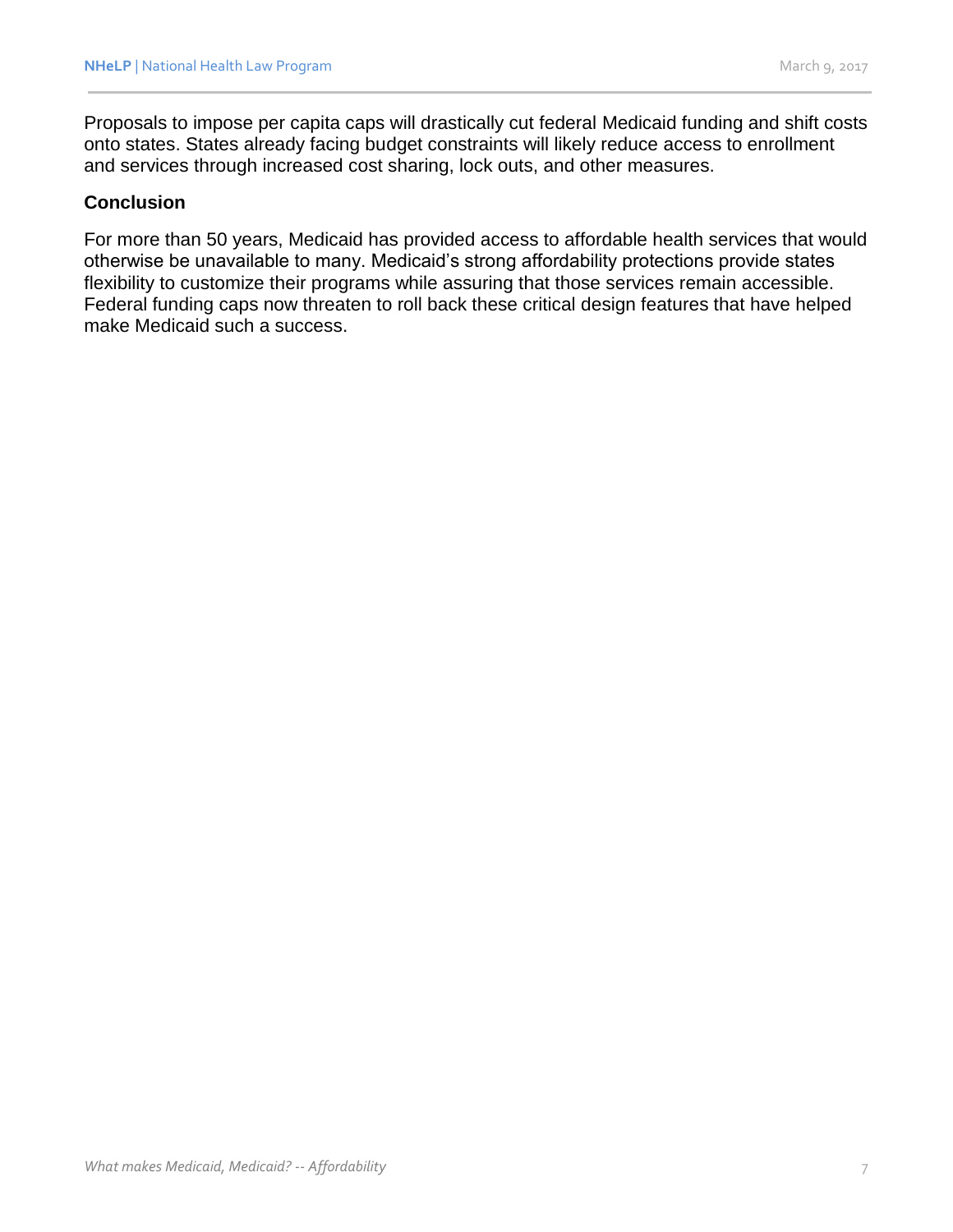# **ENDNOTES**

l <sup>1</sup> David Grande et al., *Life Disruptions for Midlife and Older Adults with High Out-of-Pocket Health Expenditures*, 11 ANN. FAM. MED. 37 (2013); Jeffrey Kullgren et al., *Health Care Use and Decision Making Among Lower-Income Families in High-Deductible Health Plans*, 170 ARCHIVE OF INTERNAL MED. 1918 (2010).

2 Salam Abdus et al., *Children's Health Insurance Program Premiums Adversely Affect Enrollment, Especially Among Lower-Income Children*, 33 HEALTH AFF. 1353 (2014); Leighton Ku & Teresa A. Coughlin, *Sliding-Scale Premium Health Insurance Programs: Four States' Experiences*, 36 INQUIRY 471 (1999); Bill J. Wright et al., *The Impact of Increased Cost Sharing on Medicaid Enrollees*, 24 HEALTH AFF. 1106 (2005); Samantha Artiga & Molly O'Malley, HENRY J. KAISER FAM. FOUND., *Increasing Premiums and Cost Sharing in Medicaid and SCHIP: Recent State Experiences* (2005), [http://kaiserfamilyfoundation.files.wordpress.com/2013/01/increasing-premiums-and](http://kaiserfamilyfoundation.files.wordpress.com/2013/01/increasing-premiums-and-cost-sharing-in-medicaid-and-schip-recent-state-experiences-issue-paper.pdf)[cost-sharing-in-medicaid-and-schip-recent-state-experiences-issue-paper.pdf.](http://kaiserfamilyfoundation.files.wordpress.com/2013/01/increasing-premiums-and-cost-sharing-in-medicaid-and-schip-recent-state-experiences-issue-paper.pdf)

3 Leighton Ku & Teresa A. Coughlin, *Sliding-Scale Premium Health Insurance Programs: Four States' Experiences*, 36 INQUIRY 471 (1999).

 $4$  Social Security Act § 1916(c). Although Medicaid law is very clear about this premium policy, HHS has recently given a few states questionable permission to apply premiums below 150% FPL – the states have been allowed to apply mandatory premiums for individuals from 100-150% FPL and voluntary premiums for individuals below 100%. Both of these policies fly in the face of clear evidence that such premiums are harmful and represent a serious departure from the carefully calculated design of Medicaid, which prohibits premiums for individuals that the evidence clearly shows cannot afford to pay those premiums. Medicaid law on premiums, if correctly applied, is uniquely designed to protect the needs of Medicaid beneficiaries.

5 Samantha Artiga & Molly O'Malley, KAISER FAM. FOUND., *Increasing Premiums and Cost Sharing in Medicaid and SCHIP: Recent State Experiences*, 2 (2005),

[http://kaiserfamilyfoundation.files.wordpress.com/2013/01/increasing-premiums-and-cost-sharing-in-medicaid](http://kaiserfamilyfoundation.files.wordpress.com/2013/01/increasing-premiums-and-cost-sharing-in-medicaid-and-schip-recent-state-experiences-issue-paper.pdf)[and-schip-recent-state-experiences-issue-paper.pdf](http://kaiserfamilyfoundation.files.wordpress.com/2013/01/increasing-premiums-and-cost-sharing-in-medicaid-and-schip-recent-state-experiences-issue-paper.pdf)

6 *Id.* 7 Leighton Ku & Victoria Wachino, CENTER ON BUDGET & POLICY PRIORITIES, *The Effect of Increased Cost-Sharing in Medicaid: A Summary of Research Findings* (2005), [http://www.cbpp.org/cms/?fa=view&id=321.](http://www.cbpp.org/cms/?fa=view&id=321) The states were VA, MD, CT, and WA. Leighton Ku & Victoria Wachino, The Effect of Increased Cost-Sharing in Medicaid: A Summary of Research Findings (Center on Budget and Policy Priorities) (2005), [http://www.cbpp.org/files/5-31-](http://www.cbpp.org/files/5-31-05health2.pdf) [05health2.pdf.](http://www.cbpp.org/files/5-31-05health2.pdf)

 $8$  CMS has not allowed disenrollment for nonpayment for anyone below the FPL.

<sup>9</sup> David Machledt, NAT'L HEALTH LAW PROGRAM, *Indiana Medicaid Expansion Raises Concerns* (Feb. 2017), [http://www.healthlaw.org/publications/browse-all-publications/indiana-medicaid-demonstration-raises-concerns.](http://www.healthlaw.org/publications/browse-all-publications/indiana-medicaid-demonstration-raises-concerns)

 $10$  Enrollment for the 101-138% FPL group reached 45,081 in October 2016, or roughly 11.5 % of total enrollment (389,205). Note that some individuals in this income group would have been declared medically frail or otherwise exempt from closure for nonpayment. So the actual number of enrollees subject to this policy would have been lower. IND. FAMILY AND SOCIAL SERVS. ADMIN. ("FSSA"), *Healthy Indiana Plan Demonstration Quarterly Report, Demonstration Yr. 2, Qtr. 3*, 4 (Dec. 30, 2016).

<sup>11</sup> LEWIN GROUP, *Indiana Healthy Indiana Plan 2.0: Interim Evaluation Report*, 44 (July 6, 2016), [https://www.medicaid.gov/Medicaid-CHIP-Program-Information/By-Topics/Waivers/1115/downloads/in/Healthy-](https://www.medicaid.gov/Medicaid-CHIP-Program-Information/By-Topics/Waivers/1115/downloads/in/Healthy-Indiana-Plan-2/in-healthy-indiana-plan-support-20-interim-evl-rpt-07062016.pdf)[Indiana-Plan-2/in-healthy-indiana-plan-support-20-interim-evl-rpt-07062016.pdf.](https://www.medicaid.gov/Medicaid-CHIP-Program-Information/By-Topics/Waivers/1115/downloads/in/Healthy-Indiana-Plan-2/in-healthy-indiana-plan-support-20-interim-evl-rpt-07062016.pdf) Nearly half of the second year disenrollments came in the third quarter. FSSA, *Healthy Indiana Plan Demonstration Quarterly Report, Demonstration Yr. 2, Qtr. 3*, 4 (Dec. 30, 2016).

<sup>12</sup> David Machledt and Jane Perkins, NAT'L HEALTH LAW PROGRAM, *Medicaid Premiums and Cost Sharing* (Mar. 2014), available at: [http://www.healthlaw.org/publications/search-publications/Medicaid-Premiums-Cost-](http://www.healthlaw.org/publications/search-publications/Medicaid-Premiums-Cost-Sharing)[Sharing#.](http://www.healthlaw.org/publications/search-publications/Medicaid-Premiums-Cost-Sharing)

<sup>14</sup> Ku & Wachino, *supra* note 7.

<sup>15</sup> *Id.*

<sup>16</sup> *See* Machledt & Perkins, *supra* note 12.

<sup>17</sup> Dominic Hodgkin et al., *Cost Sharing for Substance Abuse and Mental Health Services in Managed Care Plans*, 60 MED. CARE RES. REV. 101, 108 (2003). Note: The Mental Health Parity and Addiction Equity Act of

 $rac{3}{13}$  *Id.*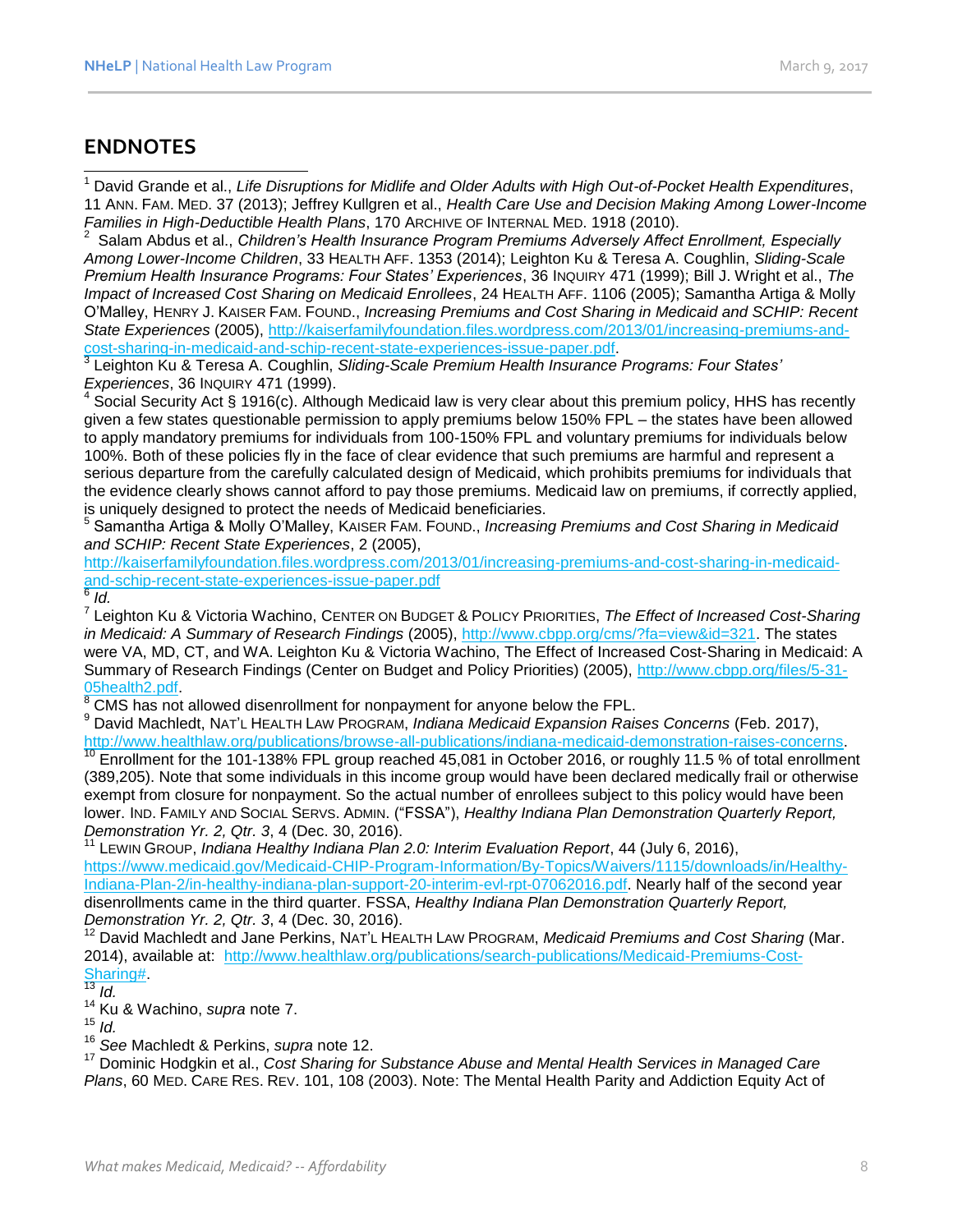2008, expanded under the ACA, significantly limits the capacity for health plans to charge higher cost sharing for mental health and substance abuse disorder services. For more details on the scope and limitations of mental health parity law, see Elizabeth Edwards, NAT'L HEALTH LAW PROGRAM, *The Mental Health Parity and Addiction Equity Act of 2008* (Jan. 2014), [http://www.healthlaw.org/publications/browse-all-publications/issue-brief](http://www.healthlaw.org/publications/browse-all-publications/issue-brief-mhpaea2008#.UxYyYYWGdNg)[mhpaea2008#.UxYyYYWGdNg](http://www.healthlaw.org/publications/browse-all-publications/issue-brief-mhpaea2008#.UxYyYYWGdNg)

<sup>18</sup> *See* Neal T. Wallace et al., *How Effective Are Copayments in Reducing Expenditures for Low-Income Adult Medicaid Beneficiaries Experience from the Oregon Health Plan*, 42 Health Res.& Educ. Trust 515 (2008). Many providers never collect copayments due and absorb an effective cut in rates equivalent to the amount of cost sharing. See Laura Snyder & Robin Rudowitz, KAISER FAM. FOUND., *Premiums and Cost-Sharing in Medicaid: A Review of Research Findings*, 11 (2013), [http://kaiserfamilyfoundation.files.wordpress.com/2013/02/8417.pdf.](http://kaiserfamilyfoundation.files.wordpress.com/2013/02/8417.pdf)

<sup>19</sup> Social Security Act §§ 1916(a)(3), 1916(b)(3), and 1916A(c)(2); 42 C.F.R. §§ 447.52(b)(1) and 447.53(b). *See also* further restrictions at 42 C.F.R. §§ 447.56(a). Note that beginning in October 2015 the cost sharing maximums for copays were indexed annually to the medical care component of the Consumer Price Index. Updated maximums have not been posted on CMS's website.

<sup>20</sup> Social Security Act §§ 1916(a)(3), 1916(b)(3), and 1916A(c)(2)(A); 42 C.F.R. §§ 447.53(b) and 447.54(b). <sup>21</sup> 42 C.F.R. § 447.53 and 54.

<sup>22</sup> David Machledt and Jane Perkins, *supra* note 12 at note 13.

<sup>23</sup> Anne Rossier Markus et al., *Medicaid Covered Births, 2008 Through 2010, in the Context of the Implementation of Health Reform*, 23-5 WOMEN'S HEALTH ISSUES e273, e275 (2013), [http://www.whijournal.com/article/S1049-](http://www.whijournal.com/article/S1049-3867%2813%2900055-8/pdf) [3867%2813%2900055-8/pdf;](http://www.whijournal.com/article/S1049-3867%2813%2900055-8/pdf) KAISER FAMILY FOUNDATION, BIRTHS FINANCED BY MEDICAID (Oct. 2016), [http://kff.org/medicaid/state-indicator/births-financed-by-medicaid;](http://kff.org/medicaid/state-indicator/births-financed-by-medicaid) 42 U.S.C. § 1396a(e)(4); 42 C.F.R. § 435.117.

 $24$  42 U.S.C. § 1396o(a)(2); 42 C.F.R. § 447.56(a); [exempting pregnant women and children from cost sharing] NAT'L INSTITUTE OF CHILD HEALTH AND HUMAN DEVELOPMENT, WHAT IS PRENATAL CARE AND WHY IS IT IMPORTANT?, [https://www.nichd.nih.gov/health/topics/pregnancy/conditioninfo/pages/prenatal-care.aspx.](https://www.nichd.nih.gov/health/topics/pregnancy/conditioninfo/pages/prenatal-care.aspx)

25 Alisa Chester and Joan Alker, GEORGETOWN UNIVERSITY HEALTH POLICY INSTITUTE – CTR. FOR CHILDREN & FAMILIES, *Medicaid at 50: A Look at the Long-Term Benefits of Childhood Medicaid* (July 2015), [http://ccf.georgetown.edu/2015/07/27/medicaid-50-look-long-term-benefits-childhood-medicaid/.](http://ccf.georgetown.edu/2015/07/27/medicaid-50-look-long-term-benefits-childhood-medicaid/)

<sup>26</sup> *See, e.g.*, Jeffrey F. Peipert et al., *Preventing Unintended Pregnancies by Providing No-Cost Contraception*, 120(6) OBSTETRICS & GYNECOLOGY 1291, 1291 (2012); Kelly Cleland et al., *Family Planning as Cost-Saving Preventive Health Service*, 364 NEW ENG. J. MED. e.37(1), e.37(2) (2011).

<sup>27</sup> 42 U.S.C. 1396o(a)(2)(d); 42 C.F.R. 447.56(a)(2)(ii).

<sup>28</sup> *See, e.g.*, Jeffrey F. Peipert et al., *Preventing Unintended Pregnancies by Providing No-Cost Contraception*, 120(6) OBSTETRICS & GYNECOLOGY 1291, 1291 (2012); Kelly Cleland et al., *Family Planning as Cost-Saving Preventive Health Service*, 364 NEW ENG. J. MED. e.37(1), e.37(2) (2011).

<sup>29</sup> Social Security Act §§ 1916(e) and 1916A(d)(2); 42 C.F.R. § 447.52(e).

<sup>30</sup> Social Security Act § 1916A(d)(2); 42 C.F.R. §. §447.52(e)(3).

<sup>31</sup> Social Security Act § 1396o-1(b)(1)(B)(ii) and (b)(2)(A); 42 C.F.R. § 447.56(f).

<sup>32</sup> Thomas M. Selden et al., *Cost sharing in Medicaid and CHIP: How Does It Affect Out-of-Pocket Spending?* 28 HEALTH AFF. w607, w614 (online ed. 2009), [http://content.healthaffairs.org/content/28/4/w607.](http://content.healthaffairs.org/content/28/4/w607) For families with children on public insurance, the average peak month accounts for 43% of annual out-of-pocket spending, while the average peak quarter accounts for 58% of annual spending.

<sup>33</sup> Katherine Baicker, et al., *The Oregon Experiment – Effects of Medicaid on Clinical Outcomes*, 368 NEW ENG. J. MED. 1713 (2013).

<sup>34</sup> *Id.* at 1717.

<sup>35</sup> The six states are Michigan, Indiana, Arizona, Arkansas, Montana, and Iowa. Pennsylvania received approval but later abandoned its demonstration in favor of a straight Medicaid expansion state plan amendment.

<sup>36</sup> Medicaid law forbids charging copays for emergency care. 42 U.S.C. § 1396o(a)(2)(D); 42 U.S.C. § 1396o-1(b)(3)(B). Medicaid ED copays differ from private insurance in that they require providers to first screen patients to identify their needs are not emergent *prior* to charging a copay for treatment. Multiple studies have shown substantial inconsistencies in this screening process, while other studies have found that nonemergency ED copays have not significantly affected ED utilization in the Medicaid context.